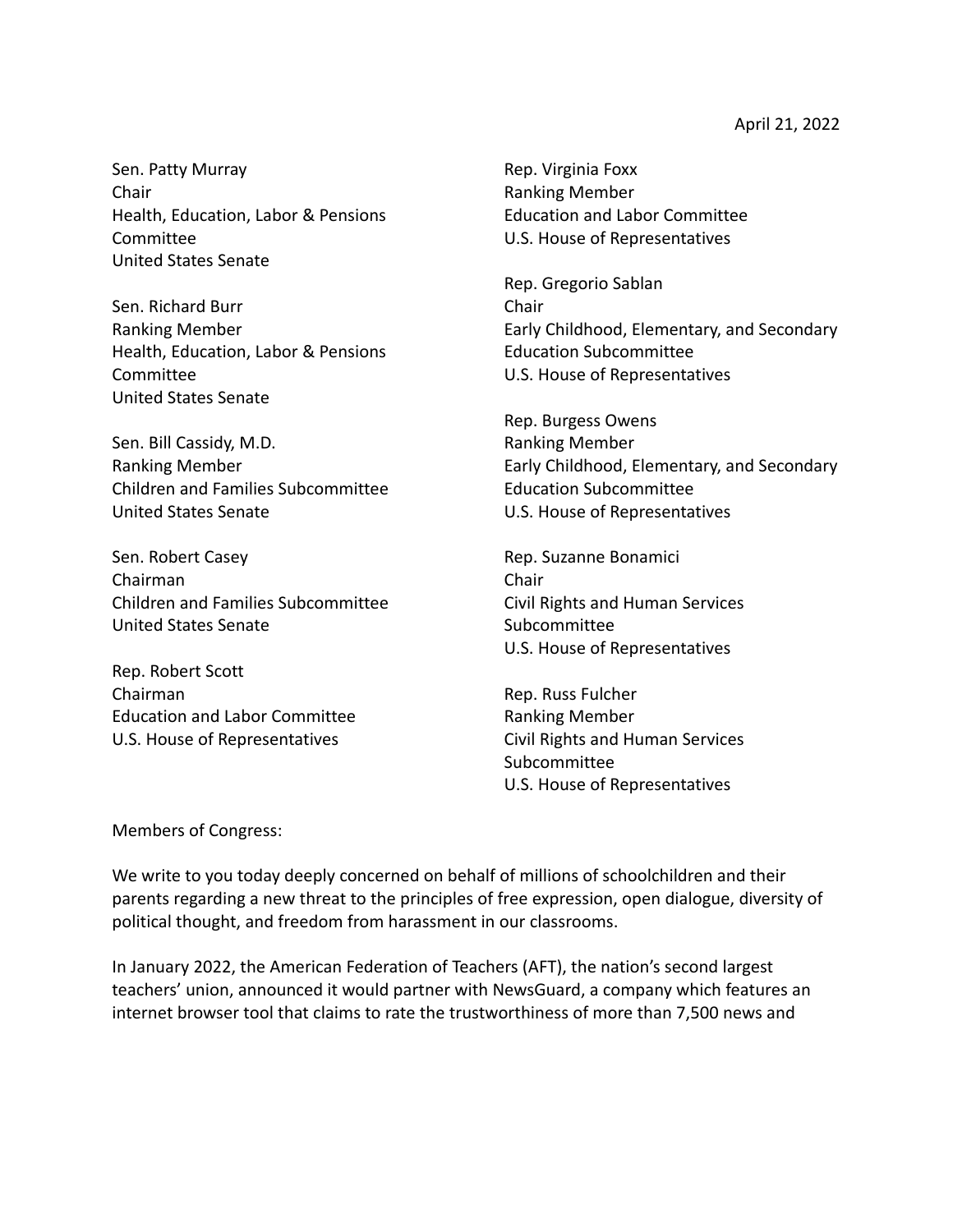information websites, "to protect and champion legitimate journalism and fact-based reporting and to help educators and their students navigate a sea of online disinformation."<sup>12</sup>

Given the rise of political intolerance within academic institutions and censorship from the tech industry, we are alarmed by this partnership and its implications for core American values in our schools.

The AFT is led by Randi Weingarten, a liberal union activist who over the past several years during the pandemic has been a leading source of misinformation and political partisanship to obscure scientific facts—all at the expense of parents and children. In 2020, Weingarten claimed she favored schools re-opening once a vaccine was available, but throughout 2021 and 2022, she and her affiliate organizations fought to keep schools closed and misrepresented their position on school closures, CDC guidance, and the efficacy of the vaccine.<sup>345678</sup> Considering the physical, mental, and developmental damage done to students—and particularly to students of color—due to AFT-backed school closures, the AFT cannot be trusted on matters of child welfare and routinely demonstrates that it puts its own political interests ahead of students.<sup>91011</sup> The AFT is indisputably partisan and donates overwhelmingly to the Democratic Party and allied causes.<sup>12</sup> In the 2022 election cycle, 99.99% of campaign contributions from the American Federation of Teachers have gone to Democrats.<sup>13</sup> It is hard to imagine an organization that has less credibility or standing as a judge of journalistic truth than the AFT.

NewsGuard claims its "apolitical journalistic criteria are applied fairly and accurately to all sites, regardless of the site's topic, tone, or political leaning," but multiple third-party analyses indicate this is untrue.<sup>14</sup> NewsGuard's stakeholders—its advisors, leadership, and investors—heavily favor the left. According to one analysis, NewsGuard donations favor Democrats more than 3 to 1. "Twenty NewsGuard executives and advisers have contributed to Democratic candidates since 2015, with only six giving to Republicans, according to Federal Election Commission records. Nine gave more than \$10,000 to Democratic candidates, while just three Republicans surpassed that threshold."<sup>15</sup> The analysis also found that NewsGuard employs several senior staff with a history of working in Democratic politics. "The group's

4 (*[New](https://nypost.com/2021/05/01/teachers-union-collaborated-with-cdc-on-school-reopening-emails/) York Post* , 5/1/21)

- <sup>6</sup> (<u>Fox News</u>, 7/29/21)
- 7 (WBZ 4 CBS [Boston,](https://boston.cbslocal.com/2020/10/08/boston-teachers-union-coronavirus-in-person-learning/) 10/8/20)
- 8 (*[Community](https://communityimpact.com/houston/heights-river-oaks-montrose/education/2020/11/19/houston-federation-of-teachers-calls-for-return-to-all-virtual-learning-after-thanksgiving/) Impact Newspaper*, 11/19/20)
- <sup>9</sup> (JAMA [Network,](https://jamanetwork.com/journals/jamapediatrics/fullarticle/2788069#:~:text=A%20high%2Dquality%20US%20microsimulation,closures%20throughout%20the%20following%20year) 1/18/22)
- <sup>10</sup> [\(McKinsey](https://www.mckinsey.com/industries/public-and-social-sector/our-insights/covid-19-and-learning-loss-disparities-grow-and-students-need-help) & Company, 12/8/20)
- $11$  (NBC [News](https://www.nbcnews.com/news/education/when-covid-19-closed-schools-black-hispanic-poor-kids-took-n1249352), 12/1/20)
- <sup>12</sup> (Open [Secrets](https://www.opensecrets.org/orgs/american-federation-of-teachers/summary?id=D000000083), Accessed 4/12/22)
- <sup>13</sup> [\(Twitter](https://twitter.com/DeAngelisCorey/status/1512448412112855047), 4/8/22; Open [Secrets,](https://www.opensecrets.org/orgs/american-federation-of-teachers/totals?id=D000000083) Accessed 4/12/22)
- <sup>14</sup> [\(NewsGuard,](https://www.newsguardtech.com/newsguard-faq/#ratingprocess) Accessed 4/12/22)
- <sup>15</sup> (The [Washington](https://freebeacon.com/media/democrats-dominate-misinformation-firm-working-with-teachers-union/) Free Beacon, 4/14/22)

<sup>&</sup>lt;sup>1</sup> (American [Federation](https://www.aft.org/press-release/aft-partners-newsguard-combat-misinformation-online) Of Teachers, 1/25/22)

<sup>&</sup>lt;sup>2</sup> [\(NewsGuard,](https://www.newsguardtech.com/newsguard-faq/#whatisnewsguard) Accessed 4/12/22)

<sup>3</sup> (*[New](https://nypost.com/2020/07/12/weingarten-no-way-schools-open-this-fall-without-funding/) York Post*, 7/12/20)

<sup>&</sup>lt;sup>5</sup> [\(Twitter](https://twitter.com/rweingarten/status/1409986984479760386), 6/29/21)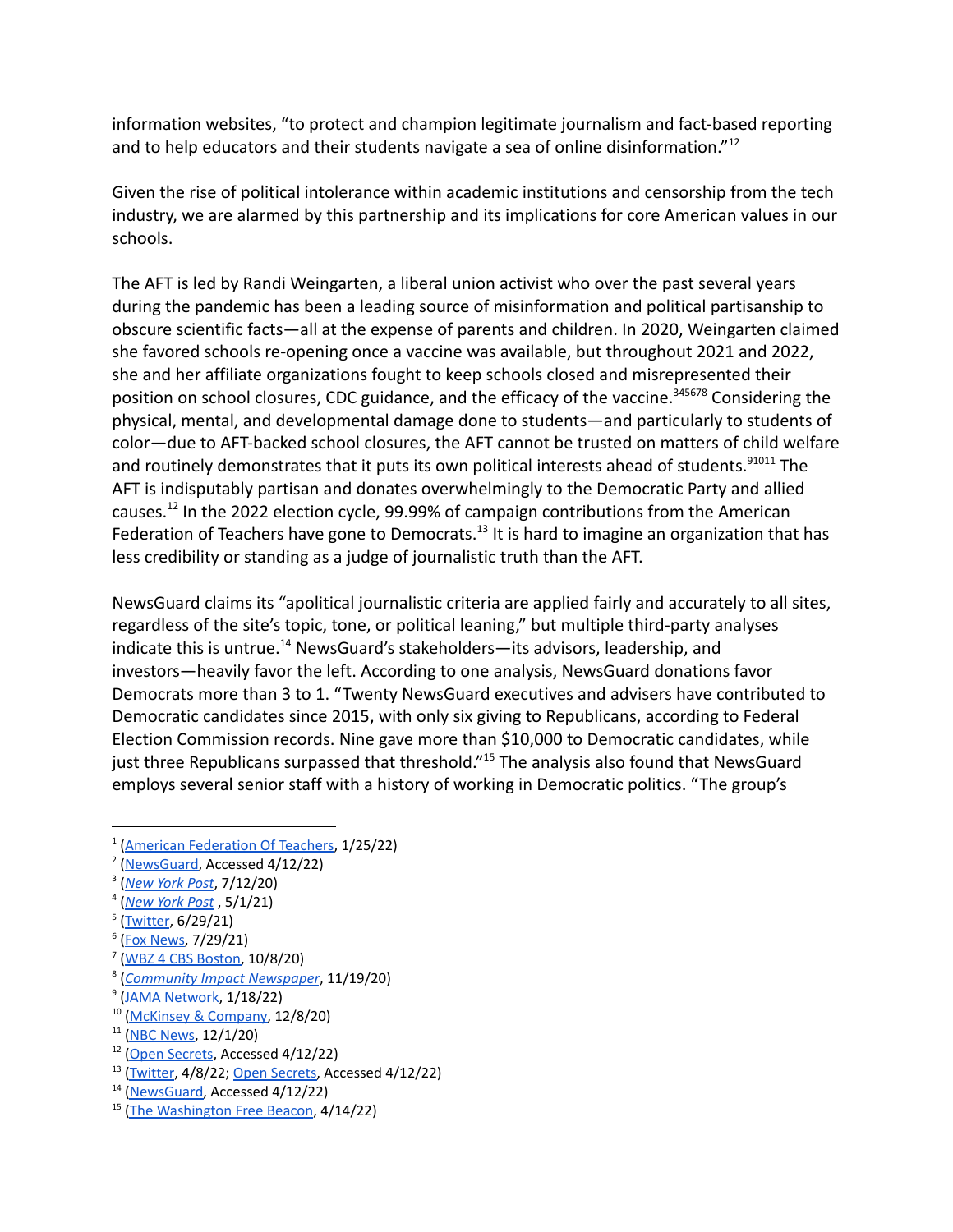deputy general manager volunteered for Hillary Clinton's 2016 presidential campaign and served as a delegate to the Democratic National Convention, according to the NewsGuard website. One staff analyst volunteered for Obama's 2012 campaign, and another served on a Democratic political committee in Connecticut. NewsGuard's general counsel has served on the board of the League of Conservation Voters, a Democrat-aligned environmental group. The lawyer, Cynthia Brill, has also contributed thousands of dollars to Democratic candidates. None of the NewsGuard staffers listed online have worked for Republicans."<sup>16</sup> This bias is clearly reflected in NewsGuard ratings. According to another analysis of NewsGuard's ratings, "liberal outlets were rated 27 points higher on average than news organizations on the right."<sup>17</sup>

There are endless examples of NewsGuard ratings that have no basis in reality and disprove the claim that its ratings are impartial. *RawStory*, an online blog that functions as a progressive attack dog and which is widely known for its left-wing extremism, receives a perfect rating of 100/100 for trustworthiness by NewsGuard.<sup>18</sup> Shockingly, even *Media Matters*, a left-wing political activist organization whose sole mission is attacking and denigrating conservatives, receives an 80/100 favorable grade from NewsGuard.<sup>19</sup>

According to an independent study by Nieman Journalism Lab:

- *Mother Jones* and *Slate*—both left-leaning news websites that depend on sensational headlines for clicks—were ranked the 7th and 8th least trustworthy news websites among the 38 major news organizations rated.<sup>20</sup> Yet according to NewsGuard, both websites are rated as trustworthy and receive high grades. NewsGuard claimed both websites "avoid[ed] deceptive headlines" and "gather[ed] and present[ed] information responsibly."<sup>2122</sup>
- *Buzzfeed*, which infamously published the fake Trump-Russia dossier that was the catalyst for years of misinformation and false claims about collusion and which is rated the 9th least trustworthy news website, also receives a 100/100 from NewsGuard.<sup>23</sup>
- Perhaps most unbelievably, *Occupy Democrats*, the 3rd least trusted according to the Nieman Journalism Lab study, receives a perfect score. According to an article in *LA Weekly*, *Occupy Democrats* repeatedly publishes "unabashedly partisan news…free from the constraints of objectivity and, in some cases, facts."<sup>24</sup> According to an analysis

<sup>&</sup>lt;sup>16</sup> (The [Washington](https://freebeacon.com/media/democrats-dominate-misinformation-firm-working-with-teachers-union/) Free Beacon, 4/14/22)

<sup>&</sup>lt;sup>17</sup> (Media Research Center [NewsBusters](https://www.newsbusters.org/blogs/free-speech/joseph-vazquez/2021/12/13/study-newsguard-ratings-system-heavily-skews-favor-left), 12/13/21)

<sup>18</sup> [\(NewsGuard,](https://api.newsguardtech.com/label/rawstory.com) Subscription Only, Accessed 4/12/22)

<sup>&</sup>lt;sup>19</sup> [\(NewsGuard,](https://api.newsguardtech.com/label/mediamatters.org) Subscription Only, Accessed 4/12/22)

<sup>&</sup>lt;sup>20</sup> (Nieman [Journalism](https://www.niemanlab.org/2018/10/heres-how-much-americans-trust-38-major-news-organizations-hint-not-all-that-much/) Lab, 10/5/18)

<sup>&</sup>lt;sup>21</sup> [\(NewsGuard,](https://api.newsguardtech.com/label/motherjones.com) Subscription Only, Accessed 4/12/22)

<sup>&</sup>lt;sup>22</sup> [\(NewsGuard,](https://api.newsguardtech.com/label/slate.com) Subscription Only, Accessed 4/12/22)

<sup>&</sup>lt;sup>23</sup> [\(NewsGuard,](https://api.newsguardtech.com/label/buzzfeednews.com) Subscription Only, Accessed 4/12/22)

<sup>24</sup> (*LA [Weekly](https://www.laweekly.com/behind-the-scenes-at-occupy-democrats-the-left-wings-answer-to-fake-news/)*, 9/26/17)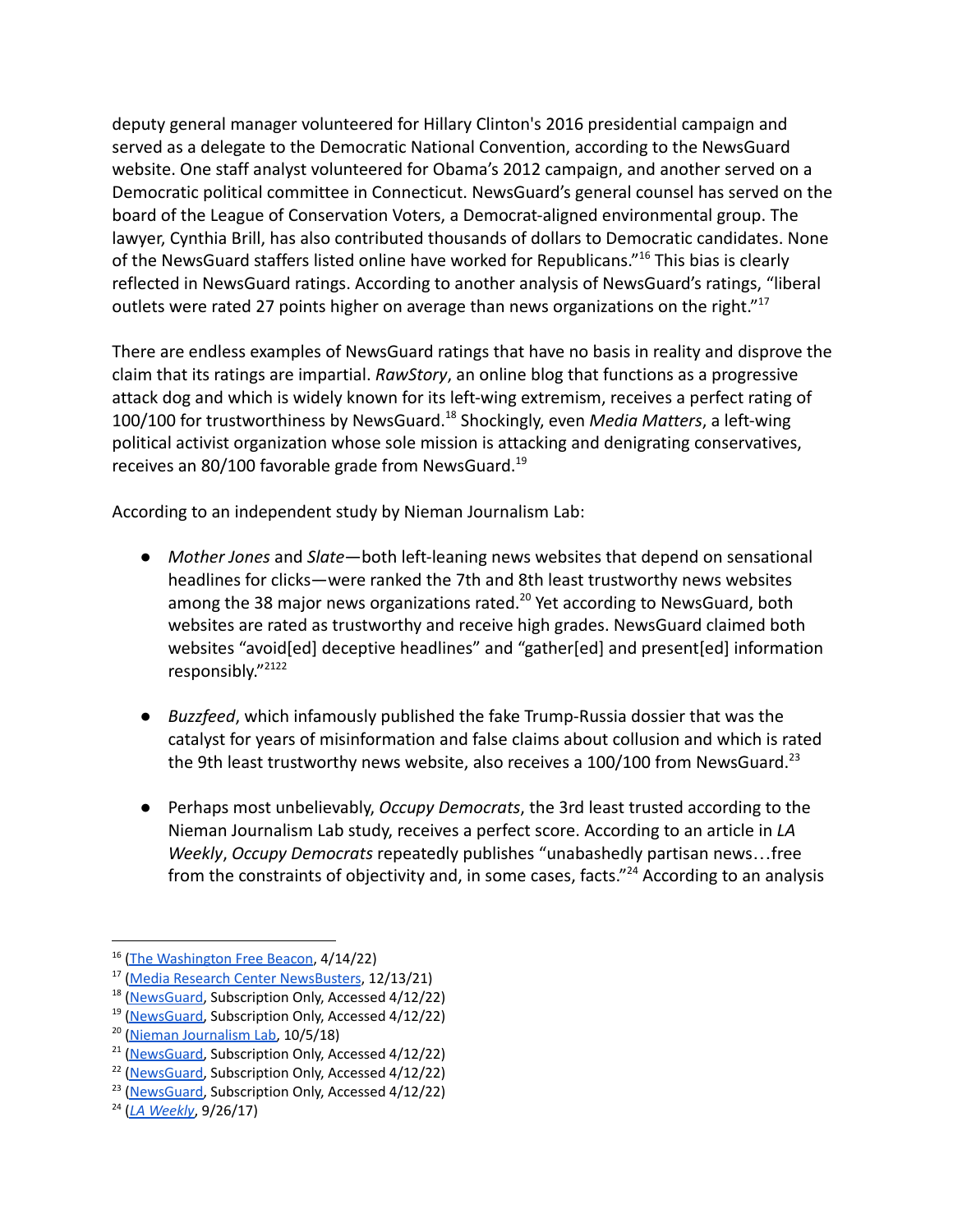by *Buzzfeed*, nearly 20% of the stories posted by *Occupy Democrats* on Facebook in the lead up to the 2016 election were either partly or mostly false. $^{25}$ 

These are just the tip of the iceberg. As you might imagine, conservative news and opinion websites are not treated so generously. A year and a half after the *New York Post* published its Hunter Biden exposé—for which Big Tech censored, de-prioritized and de-platformed the oldest newspaper in the country and its social media accounts—*The New York Times* finally admitted the *Post's* reporting was correct.<sup>2627</sup> News outlets from *Politico* to *NPR* to *CBS News* all got the story wrong, yet unsurprisingly all receive ratings ranging from 95/100 to 100/100 from NewsGuard. The news organization that got the story right and got banned for it by Big Tech, the *New York Post, receives a 69.5/100.<sup>28</sup> In fact, NewsGuard currently features Michael* Hayden—a co-signer of a now infamous letter falsely alleging the Hunter Biden story was a Russian disinformation plot on the eve of the election-on its Board of Advisors.<sup>29</sup>

If students were to debate the 2020 presidential election in a classroom where NewsGuard was used, would the news outlets that got the Hunter Biden story wrong be the only acceptable sources to cite and the news outlets that got this story right be banned? This is one of the many potential dangers of relying on a partisan, biased rating system in classrooms to analyze news information sources, instead of individually analyzing the information itself.

It seems that this partnership is another effort to politicize our schools, censor disapproved political thought and sources of information, and silence critics of teachers' unions. Institutionalizing the censorship of news and information sources that may provide alternative views–or even facts that cannot be found elsewhere but that appear on an unapproved news source–is an attack on the values of our Constitution and on the basic liberal values that all western societies strive to uphold.

We do not dispute that "fake news" and misleading or discredited journalism are a problem for educators. But the role of educators in teaching students the critical thinking skills needed to determine fact from fiction is harmed when popular sources of information are labeled as either trustworthy or untrustworthy largely based on their political leanings. Educators should teach students to think openly and critically, challenge ideas, make their own assessments, conduct independent research, check facts, and do their own due diligence, not outsource the very essence of what it means to learn, think, and judge.

With the rise and fall of news "fact checkers"—who so often fail to provide clarity in their opinion-based ratings and frequently must retract their determinations—asserting an absolute

 $25$  [\(BuzzFeed](https://www.buzzfeednews.com/article/craigsilverman/partisan-fb-pages-analysis#.wo2EG4oed) News, 10/20/16)

<sup>26</sup> (*The New York [Times](https://www.nytimes.com/2022/03/16/us/politics/hunter-biden-tax-bill-investigation.html),* 3/16/22)

<sup>27</sup> (*The [Guardian](https://www.theguardian.com/technology/2020/oct/14/facebook-twitter-new-york-post-hunter-biden)*, 10/14/20)

<sup>28</sup> (The [Federalist](https://thefederalist.com/2022/03/18/left-wing-rating-agency-grades-media-that-botched-hunter-biden-story-with-100-percent-credibility/), 3/18/22)

<sup>&</sup>lt;sup>29</sup> [\(Brietbart,](https://www.breitbart.com/tech/2021/08/23/purportedly-neutral-newsguard-has-partisan-clown-michael-hayden-on-board/) 8/23/21)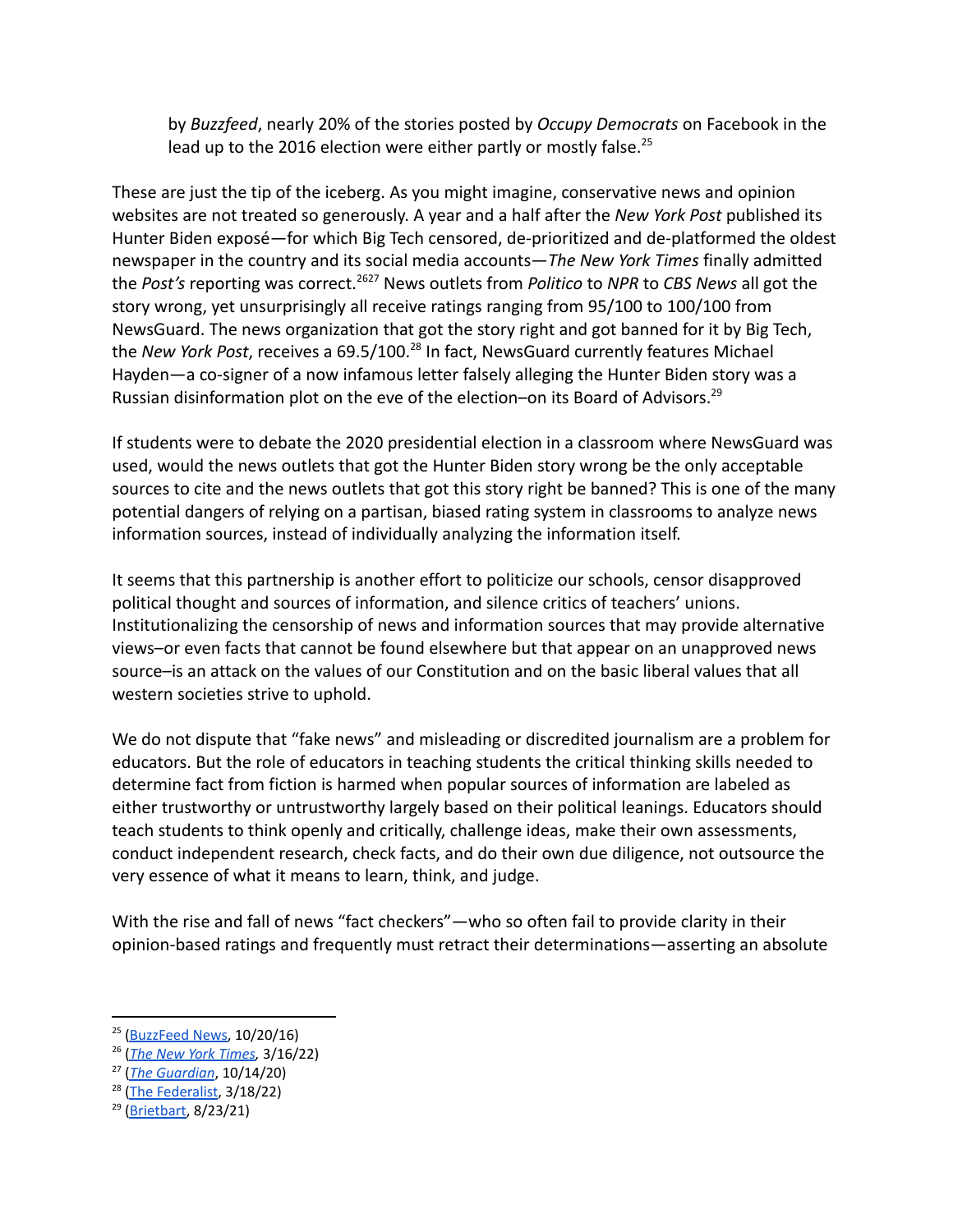grade of trustworthiness or untrustworthiness to sources of information is bound to fail and promotes more cynicism and distrust, not less.<sup>3031323334</sup>

As champions for accountability in technology and education, we are calling on Congress to investigate this partnership, including its origins, its intentions, its applications, and the broader issue of biased and conflicted so-called "anti-misinformation" tools used in classrooms.

As leaders in Congress on education policy and oversight, we know you understand the importance of free speech and critical thinking in our classrooms, as well as the increasing need to set boundaries with educators to keep political agendas out of our schools. The dangers we have highlighted will only continue to grow if left unchecked.

We appreciate your urgent attention to this matter.

Sincerely,

Ian Prior Executive Director, Fight for Schools Senior Advisor, America First Legal

Corey A. DeAngelis, Ph.D. National Director of Research, American Federation for Children

Ryan P. Williams President, The Claremont Institute

Arthur Milikh Executive Director, Center for the American Way of Life, Claremont Institute

Nicole Neily President, Parents Defending Education

Tiffany Justice & Tina Descovich Co-Founders, Moms for Liberty

Mike Davis President & Founder, Internet Accountability Project

<sup>&</sup>lt;sup>30</sup> (Tablet [Magazine](https://www.tabletmag.com/sections/news/articles/invasion-fact-checkers), 3/21/22)

<sup>31</sup> (*The [Financial](https://www.ft.com/content/69e43380-dd6d-4240-b5e1-47fc1f2f0bdc) Times*, 2/18/21)

<sup>32</sup> (Big [Think](https://bigthink.com/the-present/fact-checking-disagreement/), 1/21/22)

<sup>33</sup> (*[New](https://nypost.com/2021/05/18/how-facebook-uses-fact-checking-to-suppress-scientific-truth/) York Post*, 5/18/21)

<sup>34</sup> [\(Townhall,](https://townhall.com/columnists/timgraham/2022/03/30/the-unanimously-liberal-tilt-of-the-factcheckers-n2605223) 3/30/22)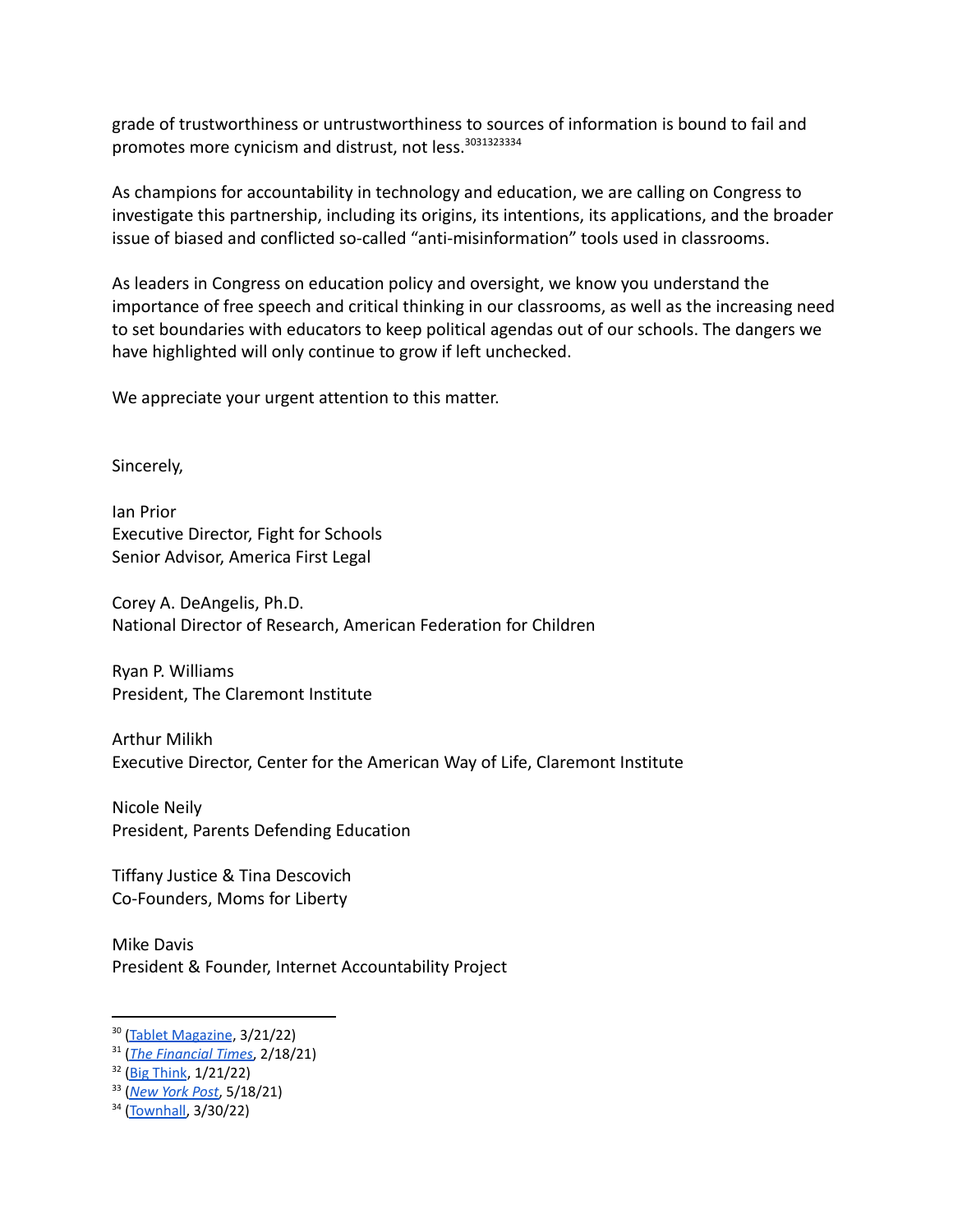Will Chamberlain Senior Counsel, Internet Accountability Project

Dr. Elana Yaron Fishbein Founder & President, No Left Turn in Education

Christopher F. Rufo Senior Fellow, Manhattan Institute

Terry Schilling President, American Principles Project

Jon Schweppe Policy Director, American Principles Project

Jody Stone Legislation & Policy Director, Students First Rhode Island

Aiden Buzzetti President, Bull Moose Project

Ziven Havens Managing Director, Bull Moose Project

Laurie Gaddis Barrett Founder, Parents United Rhode Island

Josh Hammer Research Fellow, Edmund Burke Foundation

Carol Platt Liebau President, Yankee Institute

Shannon Adcock President, Awake Illinois

Rachel Bovard Senior Director of Policy, Conservative Partnership Institute

Will Swaim President, California Policy Center

Jim Blew Cofounder, Defense of Freedom Institute for Policy Studies